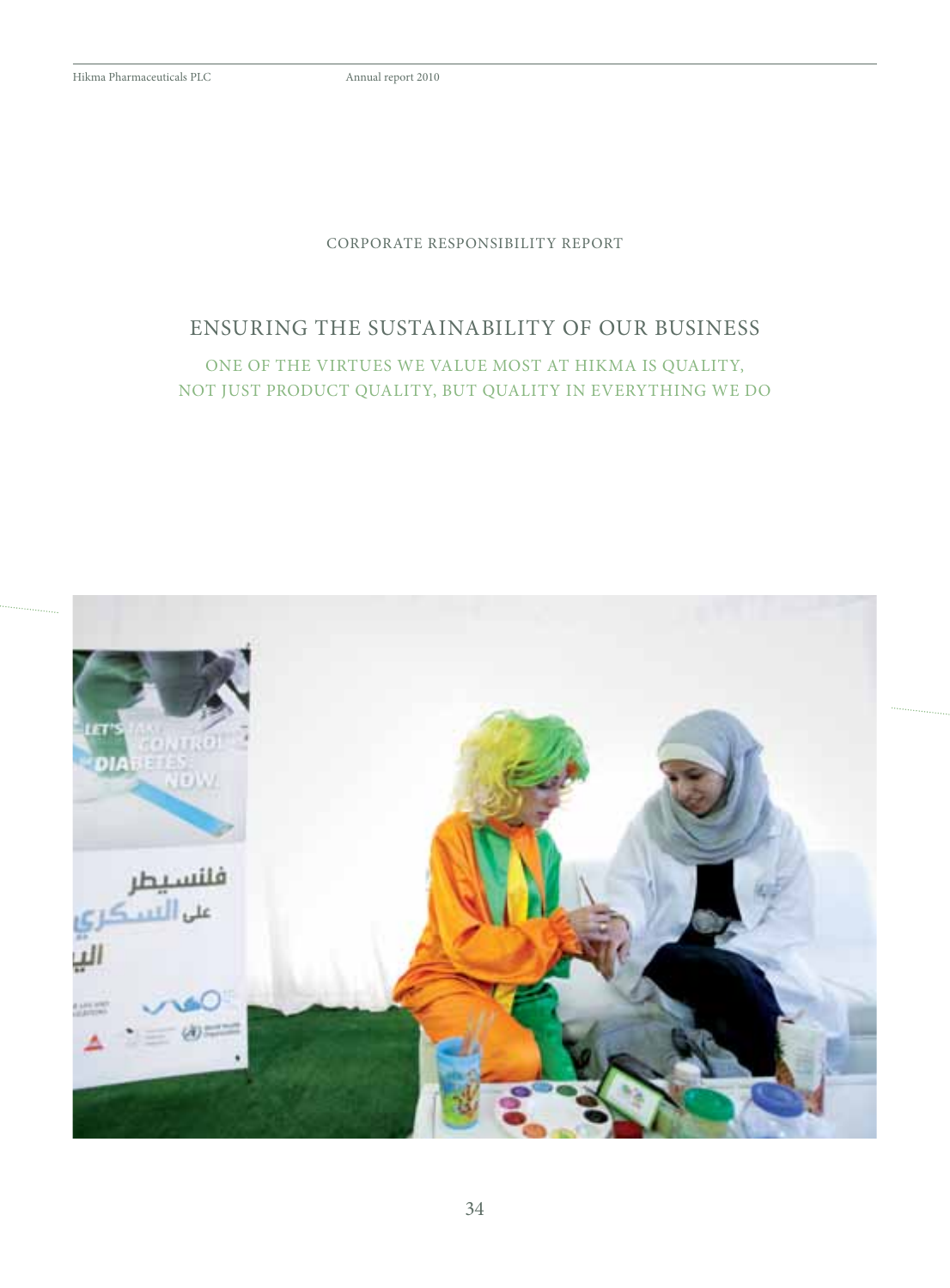

## Hikma's day against diabetes *Amman, Jordan*

The aim of the campaign is to raise public awareness about diabetes and to promote a healthy lifestyle to combat the spread of one of the most challenging health conditions.

Since the Company was founded in 1979, we have been committed to honesty, integrity and the highest possible standards in everything we do. We are dedicated to the welfare and education of our employees, committed to the communities in which we work and determined to preserve and protect the environment in which we operate. These principles have guided us for the past 30 years and will continue to do so in the future.

Our five-year Corporate Responsibility ("CR") plan, which takes us from 2010 to 2015, revolves around two broad themes, wellbeing and education, and four key platforms, our people, our community, our environment and ethics. These platforms reflect Hikma's genuine commitment to its stakeholders and its dedication to fully integrate CR within its business strategy.

We believe the CR Strategy in place will further enhance Hikma's reputation, support both the global health and environment agendas, and support a culture of global community engagement. We continuously aim for Hikma to be internationally acknowledged as a committed and responsible global business.

## Reporting

For the fourth year, we continued to use the Global Reporting Initiative's G3 guidelines as a benchmark tool. We remain focused on indicators relevant to our business and our stakeholders; these indicators cover community investment, environmental impacts, employees and labour practices.

## People

We have always recognized that our people are our most important asset. We have a talented and diverse workforce, which reached approximately 5,400 employees in 2010. To successfully grow our business, we are continuously seeking new ways to develop and reward our people.

## *Developing our people*

With our commitment to maintaining the highest quality standards and cGMP (current good manufacturing practices), technical training continued to be a top priority across the Group in 2010. Our Continuing Education Scheme, which supports employees in fully-funded further education programmes, also continued successfully in 2010, as did our ongoing graduate development programmes and management rotation plans.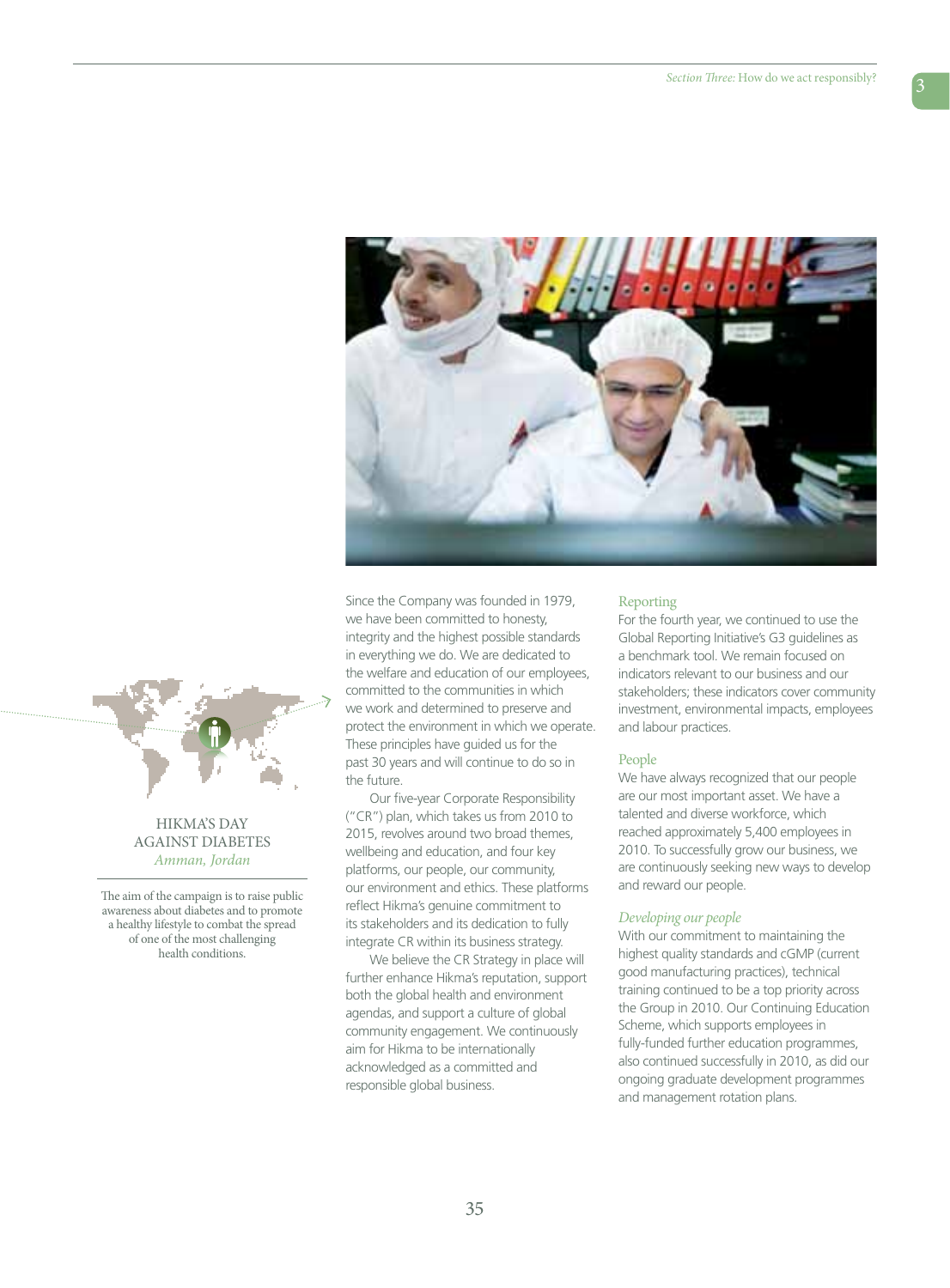## corporate responsibility report *Continued*

## *Rewarding our people*

During 2010, we continued to develop our remuneration plans for the Group. We are working with the Hay Group and other international consultancy firms to improve employee compensation, benefits and working conditions. In 2010, our employees benefited from an employee savings fund, share-based LTIP and MIP incentive programmes, medical and life insurance and bonus schemes, where possible.

## *Communication*

As our business grows, both in terms of the number of employees and across new geographies, we are continuously working to improve our internal communications. Through bi-annual management briefings, Hikma's internal quarterly magazine and our "Ask your CEO" initiative, we are able to relay key messages regarding the strategy and performance of the business, articulate the short- and long-term business priorities, recognise employee achievements and address any employee questions or concerns. Through these tools, and our "open-door" policy, we have been able to maintain our close family culture of openness and respect.

## *Health and Safety Policy*

We cannot operate successfully and deliver quality products without ensuring the health and wellbeing of our employees. Communication of Hikma's Health and Safety policy – to meet and, where possible, exceed all the labour laws and regulations with regards to workplace health and safety in all the countries in which we operate – continued to be a priority in 2010.

#### *Health awareness*

As a leading pharmaceutical company, Hikma aspires to prepare its employees to be leaders in health. By raising awareness about obesity and other diseases and by setting an example for healthy nutrition and lifestyle, Hikma hopes to lead the way for all its employees.

In 2010, significant events were organised to raise health awareness including:

#### "You Are Hikma" campaign

Raising awareness within the Group regarding health, safety, and the environment at Hikma and in the broader community

Hikma's Day against Breast Cancer Events and activities focused on awareness, early detection and health screening

## Hikma's World Heart Day

Raising awareness about heart diseases and prevention in conjunction with the World Heart Federation's World Heart Day

Hikma Anti-Obesity campaign Awareness campaign and obesity screening

#### **Community**

In 2010, we continued to seek new ways for our employees to engage with their local communities.

#### *Hikma's Global Volunteering Day*

The Hikma Global Volunteering Day, held in April each year, aims to encourage more and more employees in our different units to invest time in their local communities. This year, Hikma celebrated its global volunteering day by supporting cancer patients. Over 1,300 employees in 10 Hikma locations participated in mid-April 2010 by donating blood, cleaning and painting hospitals and grounds, fundraising, spending time with patients, entertaining children and organising awareness campaigns and lectures for Hikma employees.

## *Development and education*

We are active in our communities throughout the year through a number of other initiatives, including providing funding for students in the fields of Technical Pharmacy and Applied Medical Sciences. The time, interest and funding that we provide to local students is a real indication of our ongoing commitment to the communities in which we work. Over the long term, these efforts should also help to ensure that we can continue to attract well-trained employees in each of the markets in which we are operating.

## Hikma's Global Volunteering day *Amman, Jordan*

In 2010, Hikma celebrated its global volunteering day by supporting cancer patients. On the occasion, Jordanian employees planted seedlings at The King Hussein Cancer Centre.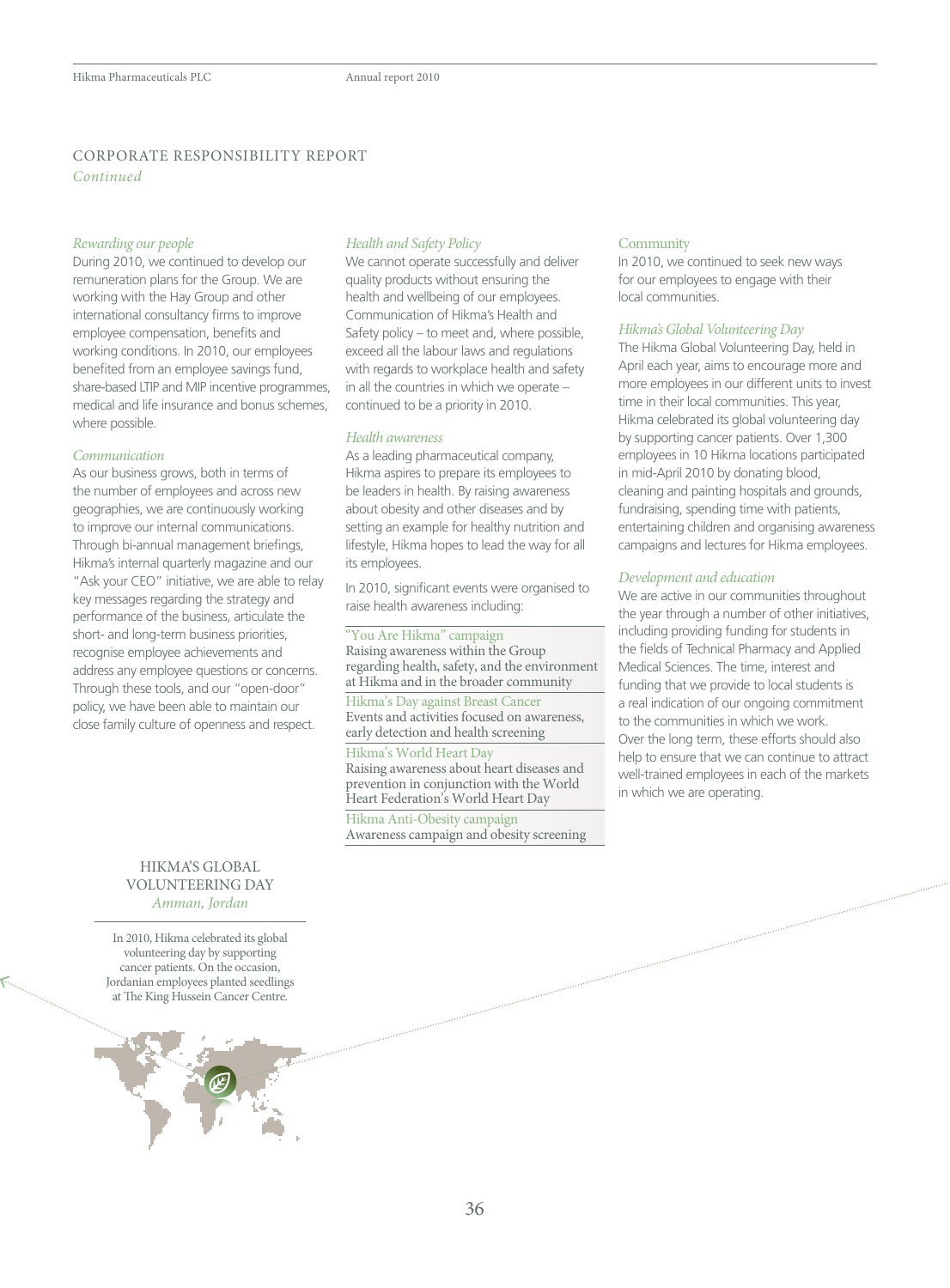

## *Giving*

Across the Group, we continued in 2010 to give generously to local causes, to donate medicines to NGOs and to support communities in crisis. Examples include donating in kind to the World Economic Forum's Disaster Relief Network, sponsoring the 2010 King Hussein Cancer Center summer camp, supporting the Children's Museum Jordan, sponsoring SOS Children's Villages, and donating to the Palestinian Association for Children's Encouragement of Sports (PACES).

## *Global Fund to fight AIDS, TB and Malaria*

Hikma continues to support the Global Fund to fight AIDS, TB and Malaria. In December 2010, the MENA Chapter launched its first awareness and advocacy campaign.

The campaign's objective was to raise awareness about infectious disease and preserving human rights for infected patients within the community.

## Environment

In 2010, we continued to work on reducing our impact on the environment across our businesses, while at the same time meeting our corporate and business requirements to reduce costs and operate more efficiently.

## *Hikma's Environmental Policy*

This year, we focused on disseminating our Environmental Policy through awareness campaigns and "You are Hikma" training sessions.

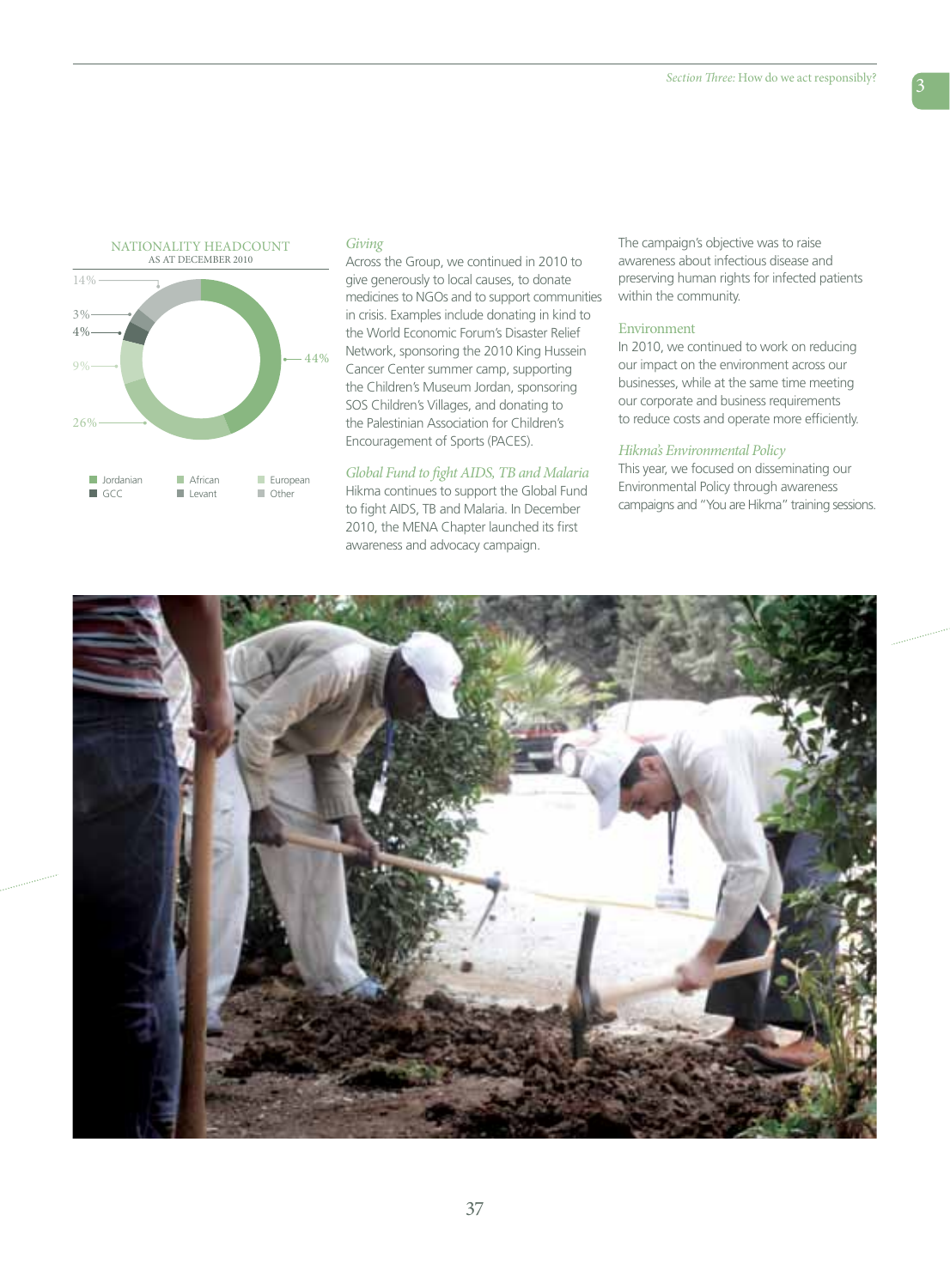## corporate responsibility report *Continued*

Hikma's Environmental Policy's five key pledges:

- 1. To integrate our environmental policy across the Group;
- 2. To reduce our impact on climate change;
- 3. To comply with environmental legislation and regulation in every country in which we operate;
- 4. To strive for continuous improvement in our environmental protection; and
- 5. To implement and develop ISO 14001 or its equivalent at every production site across the Company.

## *Measuring our impact*

During the year, we successfully obtained a continuity certification for ISO 14001 in our main units in Jordan and Saudi Arabia and/or equivalent accreditations elsewhere. We also performed a thorough assessment of carbon emissions in our operations in Jordan. This analysis is based on the Carbon Disclosure Project framework and will provide valuable insights on how to measure emissions and on which steps to take to reduce emissions across the Group in the coming years. GRI data collection also helped to heighten awareness of energy usage in 2010 and helped to identify areas for improvement.

## Ethics

Hikma is committed to the highest ethical principles and we endeavour to ensure that all our employees conform to the highest possible standards of integrity and honesty.

We are members of the Global Compact, a UN-sponsored initiative for businesses committed to aligning their operations and strategies with ten universally accepted principles in the areas of human rights, labour, environment and anti-corruption. Hikma remains committed to upholding these principles and embedding them into its operations. We submitted our Communication on Progress Report for the second consecutive year in December 2010 ensuring our active membership in the United Nations Global Compact.

We have updated our Supplier practices audit to become more comprehensive and in line with international best practice. Suppliers Audit questionnaires relate to the environment, human rights, child labour, anti bribery measures and other relevant issues.